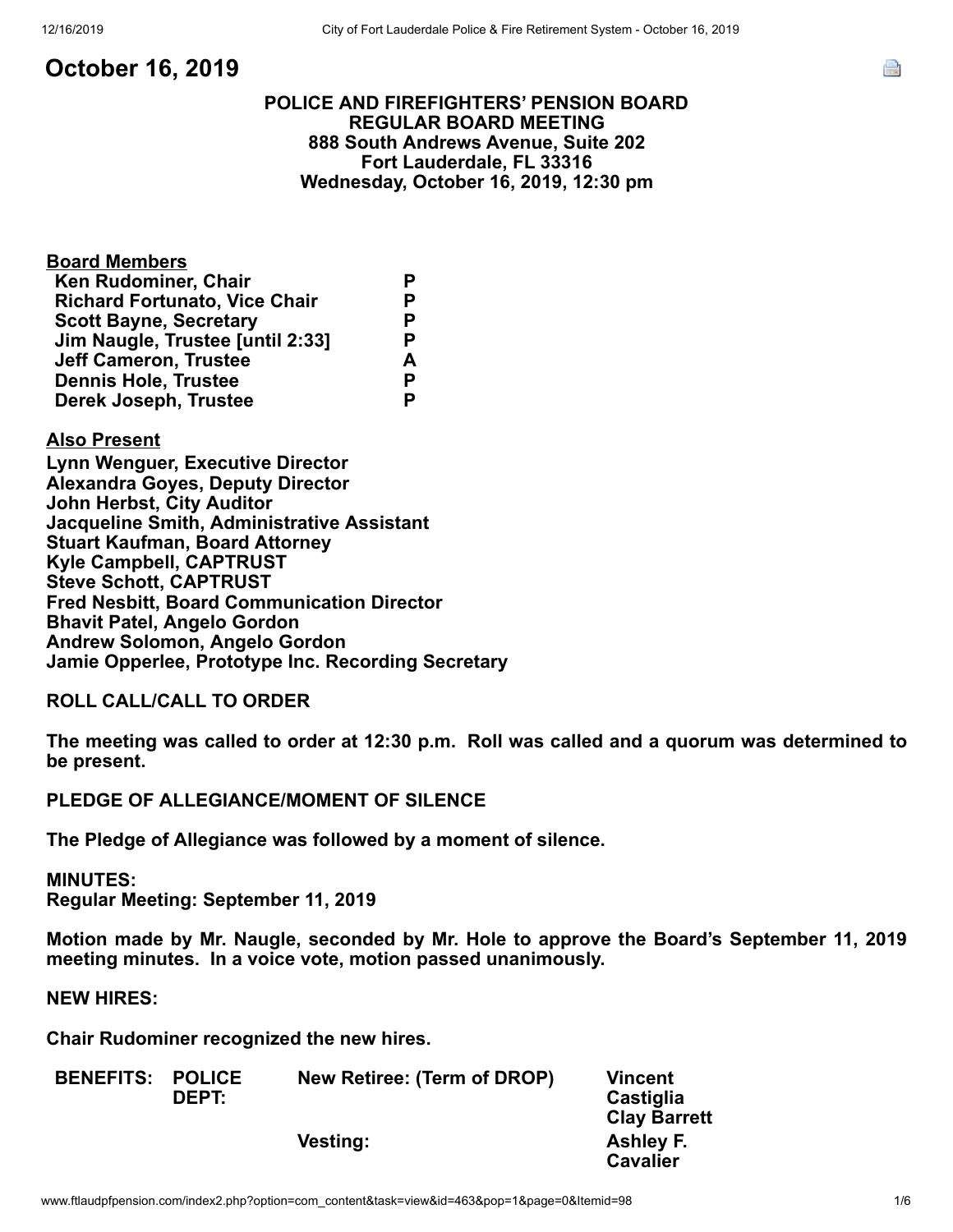12/16/2019 City of Fort Lauderdale Police & Fire Retirement System - October 16, 2019

| <b>Lump Sum Refund:</b>                       | Quynterra<br>Wright                                                                                                                            |
|-----------------------------------------------|------------------------------------------------------------------------------------------------------------------------------------------------|
| <b>Survivor Death:</b>                        | Carolyn<br>O'Malley                                                                                                                            |
| FIRE DEPT: DROP Retiree:                      | Jason<br><b>Taddonio</b><br><b>Kurt Phillipson</b><br>Joshua Wells<br><b>Bruce</b><br><b>Strandhagen</b><br><b>Martha</b><br><b>Massarelli</b> |
| <b>Prior Fire Service</b><br><b>Purchase:</b> | 3/31/19                                                                                                                                        |
|                                               | 6/30/19                                                                                                                                        |
|                                               | 9/30/19                                                                                                                                        |

**Ms. Wenguer explained that the prior Fire Service Purchase referred to transfers of 175 and other funds, and could also represent military service.**

**Motion made by Mr. Joseph, seconded by Mr. Bayne, to approve payment of the benefits as stated. In a voice vote, the motion passed unanimously.**

| <b>BILLS:</b> | Lazard                | \$124,087.51 |
|---------------|-----------------------|--------------|
|               | <b>Vaughan Nelson</b> | \$48,102.47  |
|               | <b>Northern Trust</b> | \$38,411.75  |
|               | <b>Northern Trust</b> | \$37,752.87  |
|               | <b>Northern Trust</b> | \$35,532.68  |
|               | <b>Rhumbline</b>      | \$15,799.00  |
|               | <b>Milliman</b>       | \$6,450.00   |
|               | Klausner, Kaufman     | \$3,000.00   |
|               |                       |              |

**Ms. Wenguer stated Northern Trust had been posting bills to a web portal instead of sending them, without informing Ms. Wenguer.**

**Motion made by Mr. Fortunato, seconded by Mr. Joseph, to approve payment of the bills as stated. In a voice vote, the motion passed unanimously.**

**COMMENTS FROM PUBLIC/ INPUT FROM ACTIVE & RETIRED POLICE OFFICERS & FIREFIGHTERS:**

**None**

**CAPTRUST: Kyle Campbell, Steve Schott**

 **Capital Stack**

**Mr. Campbell informed the Board that at the end of the asset allocation report there was an explanation of capital stack, which represented the order of payouts out if a loan went bankrupt. The order was, from first to last: taxes, employee wages, senior secured, junior secured, senior unsecured, junior unsecured, preferred equity, equity. Most of the investments they were considering were senior secured.**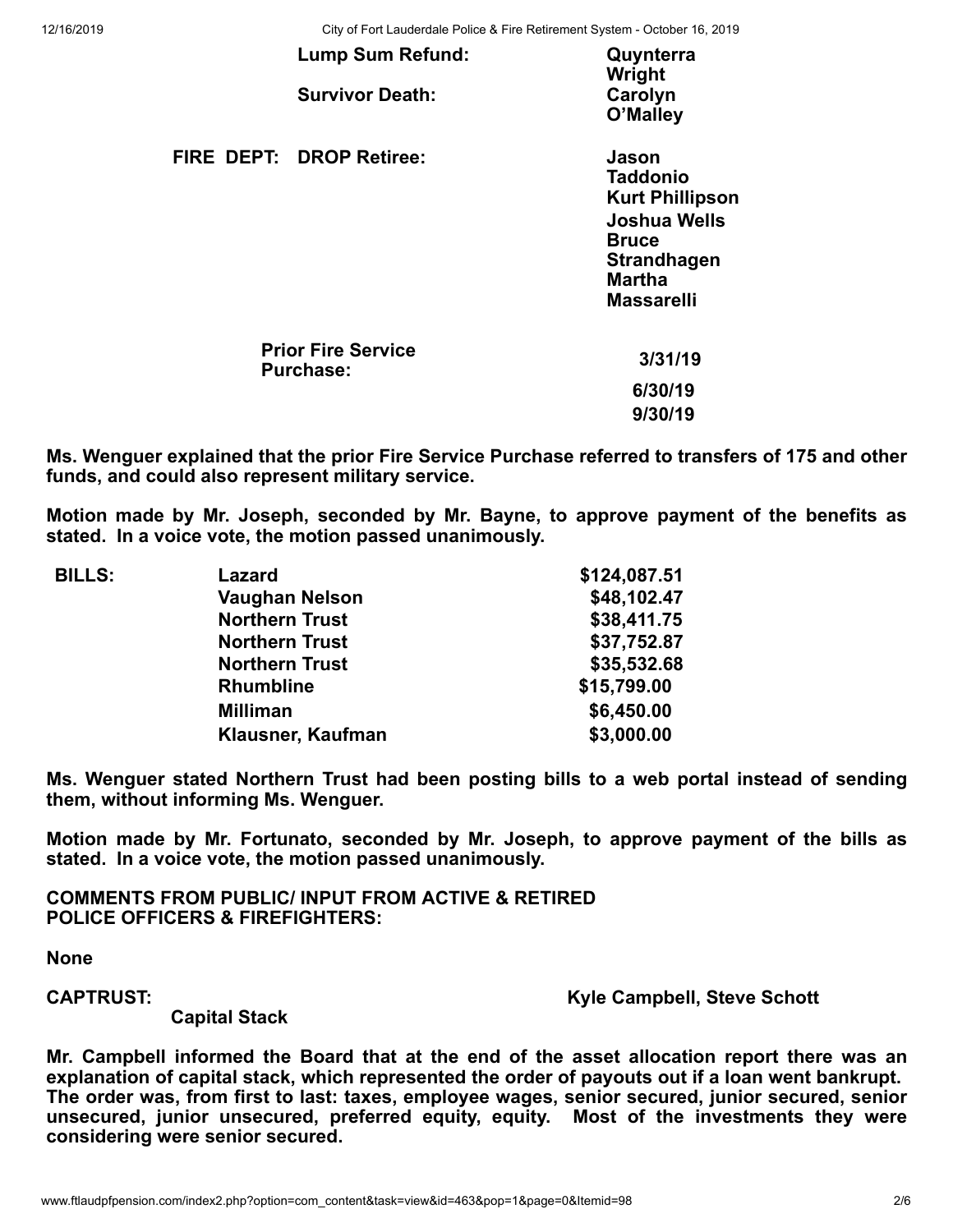**Mr. Schott said the typical loan to value ratio was really "across the board" and could be 75% to 85%. Mr. Naugle asked if they should have a minimum and Mr. Schott stated CAPTRUST could consider this and make a recommendation. Mr. Campbell said each manager had a target.**

**Regarding the asset allocation study, Mr. Campbell said they were getting closer to the time they would need the alternative income. They were currently at 7-8% of the target of 10% and therefore had room to implement another manager for the remainder.** 

**Private Credit: (under separate cover)** 

 **Angelo Gordon Bhavit Patel, Andrew Solomon**

**AG Commercial Real Estate Debt Opportunities Fund II**

**Mr. Patel described the company and stated a significant portion of their clients were public pensions and they were 100% employee-owned. He said protection of the corpus was their priority.**

**Mr. Solomon explained that the company was a combination of credit and real estate strategies; having both perspectives was very helpful in the investment process. He said their team had been working together for a long time and he believe they took a broader view of the commercial real estate debt space. He stated having a diversified approach allowed them to generate outsized returns. Having a credit team in place allowed them early opportunities to buy these securities, sometimes on an off-market basis. Having the real estate platform in place for sourcing and underwriting was important as well.**

**Mr. Solomon referred to their track record, and reported they had consistently outperformed the benchmarks. When the market underperformed, their funds outperformed the most.**

**Mr. Solomon stated they focused on being defensive and diversified. Regarding diversification, they had a broad mandate in the commercial debt space and by market and property type. Regarding being defensive, their "sweet spot" was exposures where the property level loan to value was approximately 65%; even a material, sustained decline in property values should not affect the securities in which they were investing.**

**Mr. Solomon explained the four sub-types in this fund: multi-borrower pools, loan origination and acquisition, single-asset/single-borrower and CMBS B pieces. In the multi-borrower pools, they tended to find the most value in the BBB- securities, which were rated by an official rating agency. In loans and acquisitions, Mr. Solomon stated the opportunities they saw came from offmarket sources. The sweet spot here was properties that were transitional. The singleasset/single-borrower pool, comprised one loan, secured by one property or a portfolio of assets owned by the same group. What had worked best for them was diversified portfolios of primarily hotel properties. Mr. Solomon stated their area of focus in B pieces was in agency deals, such as Freddie Mac K Series transactions.** 

**Mr. Patel stated the target for the fund was \$500 million, they anticipated an 11% return plus net and distributions would be quarterly, targeting 6-8% per annum. Mr. Solomon said the average position size would be approximately \$10 million.**

**Mr. Hole asked about fees and Mr. Solomon explained the management fee was 1.5% for an under \$25 million investment; there was a 20% incentive to the GP, subject to investors seeing an 8% return.**

**Mr. Campbell compared this to the other managers they had: Capital Dynamics lent to private equity; Boyd Watterson and GSA focused on long-term government leases and Bloomfield Capital did short-term single-asset/single-borrower deals. This was therefore different, because it was diversified, everything had a CUSIP and most traded on the secondary market.**

**Chair Rudominer asked about liquidity and Mr. Campbell stated there was a three-year lock-up investment period, three years from harvest period and a one-year GP, for a six to seven year**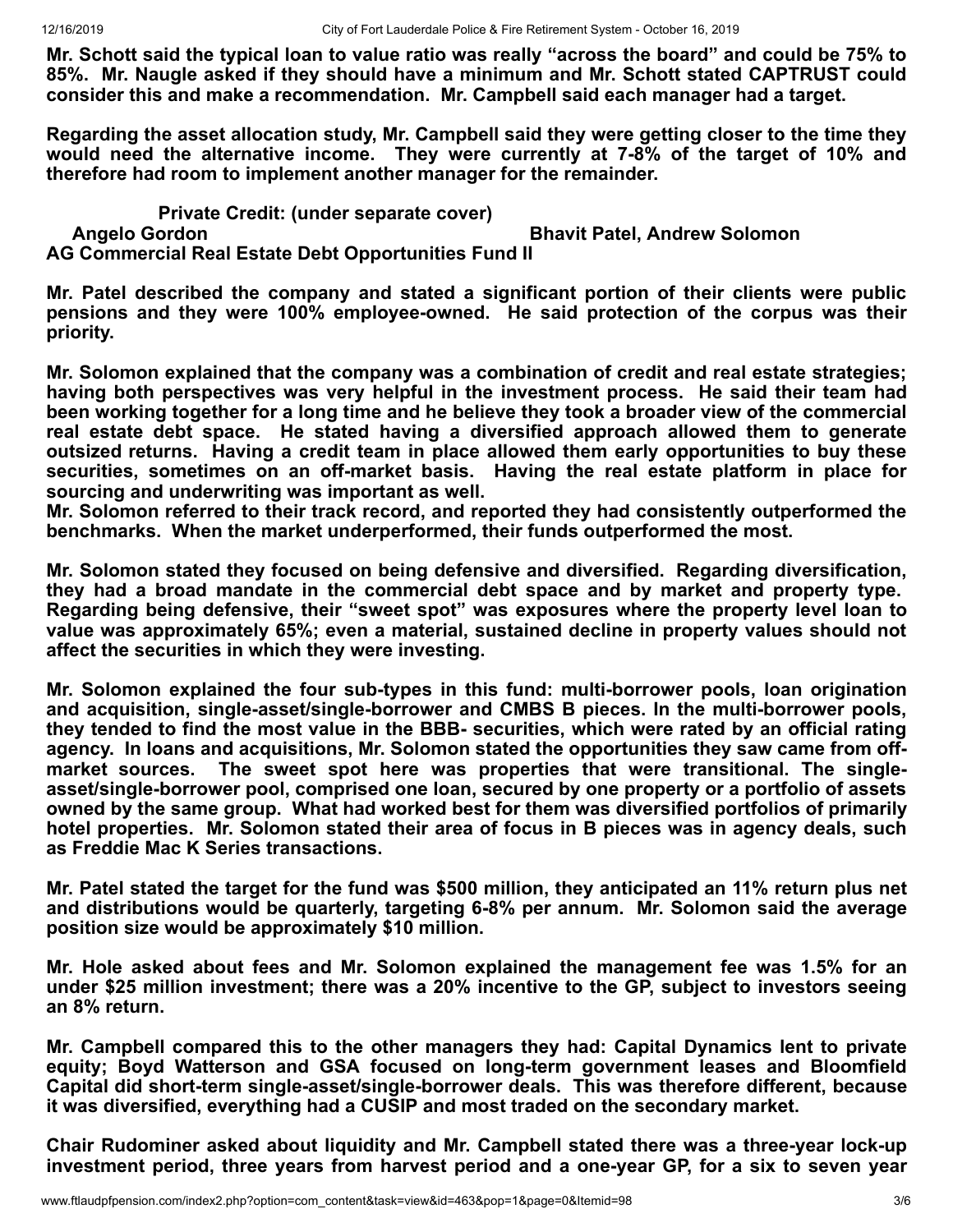**total.**

#### **Monthly Investment Review:**

**Mr. Campbell reported there had been another good quarter, and pointed out that active managers had done very well.**

**Mr. Campbell stated growth had slowed slightly but earnings had been strong and they were anticipating positive returns for the fourth quarter.**

**Mr. Campbell referred to two hypothetical scenarios he had created for their asset allocations and Investment Policy Statement (IPS) targets. They currently had committed approximately 8% in private credit/private income, and their total IPS target was 10%, another \$20 million.** 

**Mr. Campbell believed they were well positioned now regarding asset allocation and their IPS target. Hypothetical scenario one represented a significant increase in risk and hypothetical scenario two represented a slight reduction of risk and no additional return.**

**Mr. Herbst asked if they should consider moving toward reducing the assumed rate of return to 6%. Mr. Campbell said CAPTRUST saw the return outlook for 5-7 years to be lower than 7% but longer term would be a higher assumption. Mr. Schott stated actuaries typically used much longer terms.** 

**Mr. Herbst said he favored making sure the City funded a realistic level of contributions to avoid a growing liability.**

**Chair Rudominer stated if they stayed with the current IPS targets, they still had room to add an alternative lender. They should first decide if they wanted to keep the current asset allocation and then address any additional alternative lending.**

**The Board did not recommend any changes to the current asset allocation.**

**Chair Rudominer asked Mr. Campbell's opinion about adding to private equity or real estate. Mr. Campbell replied that CAPTRUST liked both Churchill and Angelo Gordon. He noted that Churchill had no carry and the fees were less than 1% while Angelo Gordon's fee was 1.5%, with a 20% carry after hitting the 8% preferred rate. He said their top pick in private credit was Angelo Gordon.**

**Mr. Naugle said real estate lending was not real estate and Mr. Schott agreed.**

**Mr. Hole felt there was too much risk with Angelo Gordon; he felt Churchill/Nuveen was a safer product. Mr. Campbell said there was a less than 1% default with Churchill.** 

**Mr. Kaufman agreed to review the documents from Churchill and Angelo Gordon.**

**Chair Rudominer reminded the Board that they had no current contract with CAPTRUST. Mr. Schott said the fund's assets had doubled and their investments in alternative and private equity required additional analytics. Their prior contract was 1.7 basis points, below market rate, which translated to approximately \$175,000.**

**Mr. Schott proposed that for 1.65 basis points, CAPTRUST would continue to attend the Board's meetings. If they attended only quarterly meetings and called in to monthly meetings, he suggested a rate of 1.25 basis points.**

**Mr. Kaufman recommended creating an entirely new contract since there had been changes in the law since the current contract was written.**

**Motion made by Mr. Hole, seconded by Mr. Joseph to continue to retain CAPTRUST for 5 years, with a new contract at a guaranteed rate of 1.25 basis points with the stipulation CAPTRUST**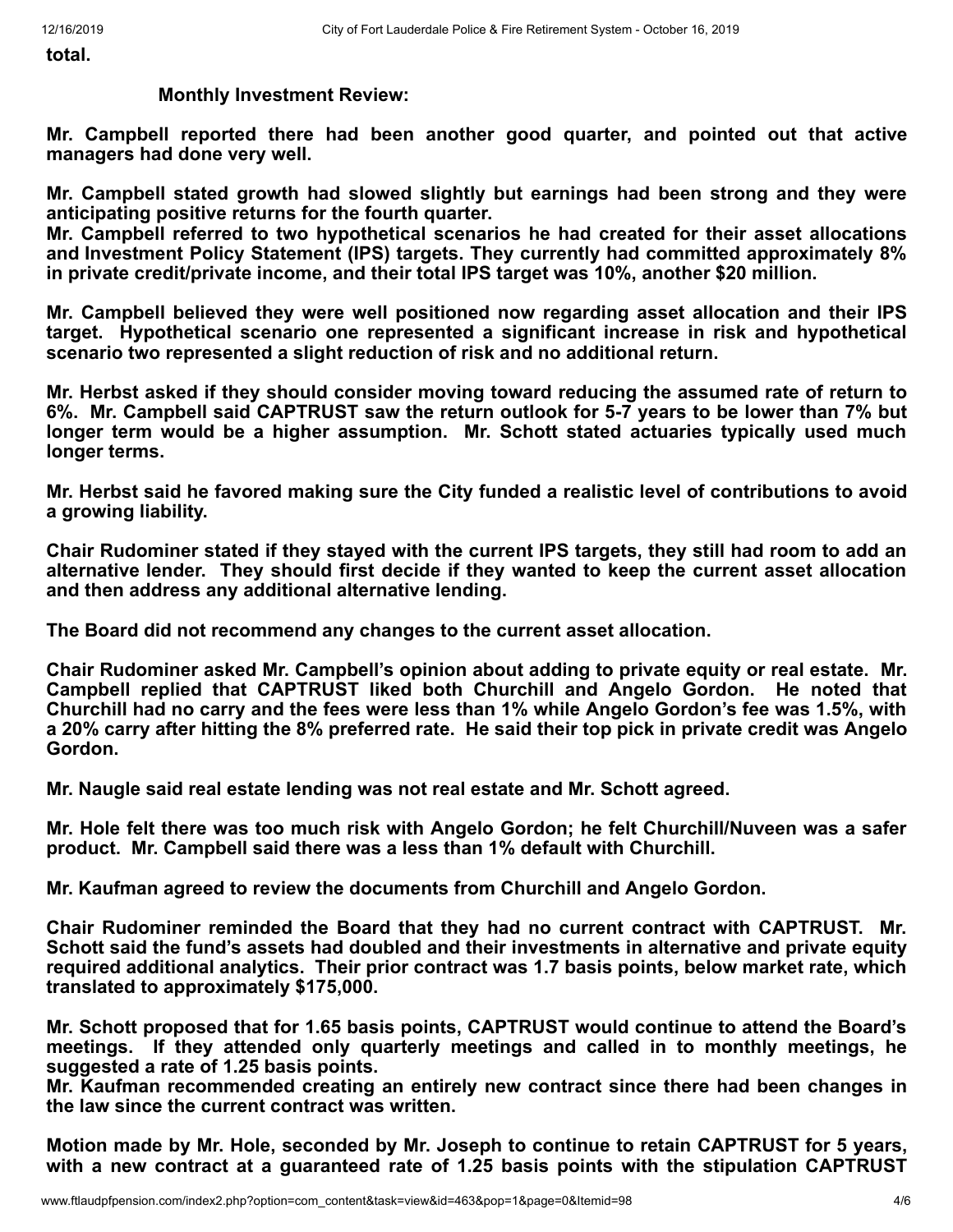**would attend meetings by phone every month and in person quarterly. In a voice vote, motion passed unanimously.**

**Mr. Kaufman agreed to create a draft CAPTRUST contract for review.**

#### **ATTORNEY'S REPORT: Stuart Kaufman**

#### **Mamorelli Disability**

**Mr. Kaufman informed the Board that Mr. Mamorelli's cardiac report was clean but it was recommended he undergo a psychological IME. They had referred Mr. Mamorelli to a Naples psychiatrist and Mr. Kaufman hoped to have the results in a couple of weeks.**

# **Anthony Scott Disability**

**Mr. Kaufman reported Alan Aronson, Mr. Scott's attorney, was attending a funeral so the Board would not hear the disability case today.**

**Mr. Kaufman said from what Michael Shrevnik, their advocate, had learned, everything supported the totality and permanence of Mr. Scott's disability. Mr. Kaufman had recommended to Ms. Wenguer and Chair Rudominer that at the Board's November meeting, they hear the advocate's report summarizing his findings, rather than hold a formal hearing. The Board would receive the deposition transcripts in the next week or so. The Board agreed to have Mr. Shrevnik attend their next meeting.**

# **Bloomfield Capital Amended Certificate**

**Mr. Campbell said the original contract stated the regular investment period was 12 months and they had extended to two years. Mr. Kaufman had no objection.**

**Motion made by Mr. Bayne, seconded by Mr. Fortunato, to authorize Chair Rudominer to sign off on the Bloomfield Capital extended certificate. In a voice vote, motion passed unanimously.**

**COMMUNICATION DIRECTOR'S REPORT: Fred Nesbitt** 

**Mr. Nesbitt reported he had been working with Ms. Wenguer on the website revision.**

**Mr. Nesbitt stated the chair of the board of Leroy Collins Institute agreed to discuss the pension plan evaluation method and to make changes. Mr. Nesbitt had pointed out that trustees had control over only one of the five criteria: the assumed rate of return.**

# **EXECUTIVE DIRECTOR'S REPORT:**

**Milliman - License fees**

**Ms. Wenguer stated Milliman had requested a \$500 increase for 2020 and another \$500 increase for 2021. She felt it was warranted by their responses to issues.**

**Motion made by Mr. Naugle, seconded by Mr. Hole to approve an increase to Milliman of \$500 for 2020 and another \$500 for 2021. In a voice vote, motion passed unanimously.**

# **Fiduciary Liability Renewal**

**Ms. Wenguer had not received this yet. She said nothing had changed.**

# **2020 Board Meeting Dates**